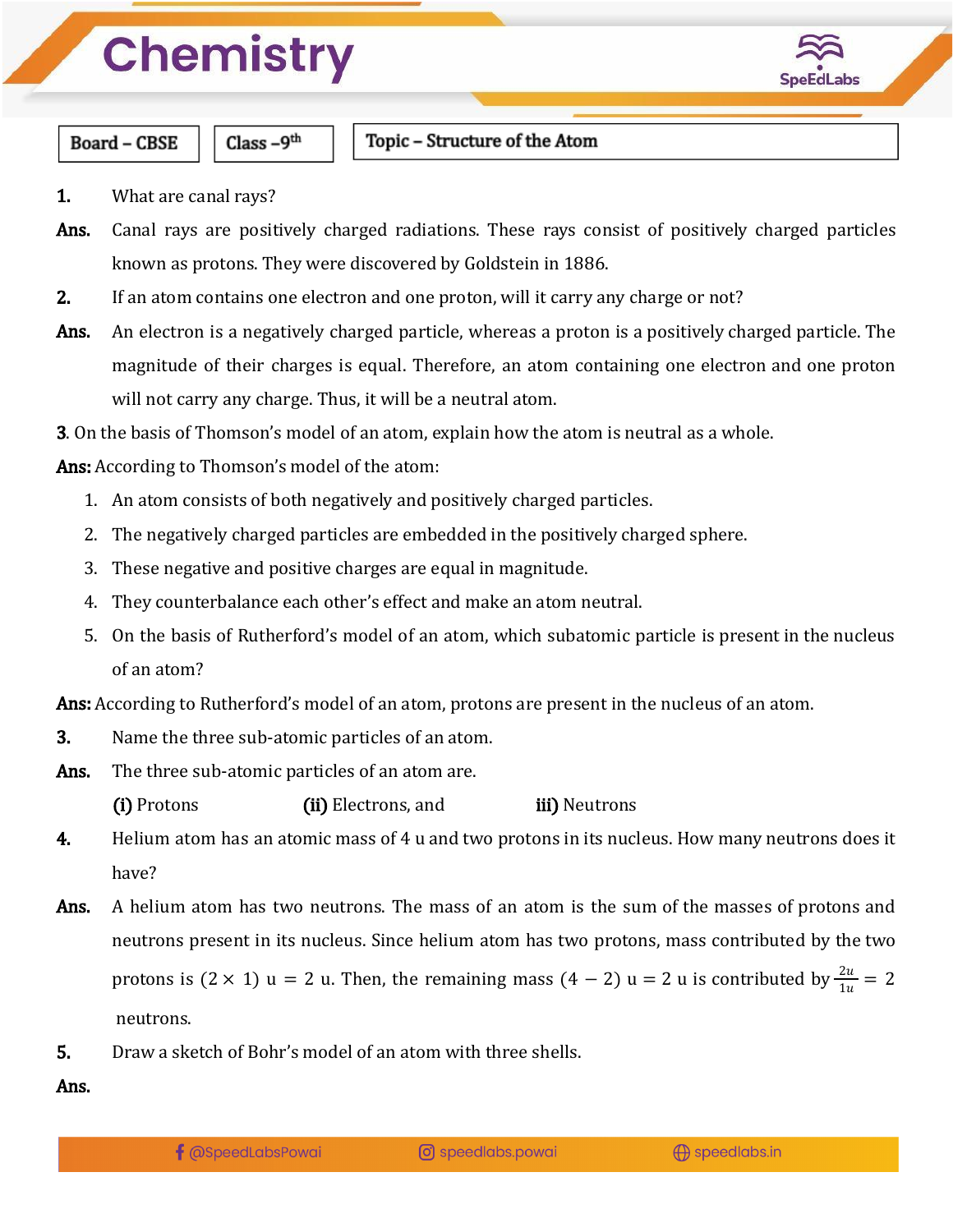



#### Bohr's model of an atom with three shells

- 6. What do you think would be the observation if the  $\alpha$ -particle scattering experiment is carried out using a foil of a metal other than gold?
- Ans. If the  $\alpha$ -scattering experiment is carried out using a foil of a metal rather than gold, there would be no change in the observation. In the  $\alpha$ -scattering experiment, a gold foil was taken because gold is malleable and a thin foil of gold can be easily made. It is difficult to make such foils from other metals.
- 7. Write the distribution of electrons in carbon and sodium atoms?
- **Ans.** The total number of electrons in a carbon atom is 6. The distribution of electrons in carbon atom is given by.

First orbit or K-shell  $= 2$  electrons

Second orbit or  $L$ -shell  $=$  4 electrons

Or, we can write the distribution of electrons in a carbon atom as 2, 4.

The total number of electrons in a sodium atom is 11. The distribution of electrons in sodium atom is given by.

First orbit or K-shell  $= 2$  electrons

Second orbit or  $L$ -shell  $= 8$  electrons

Third orbit or M-shell  $= 1$  electron

Or, we can write distribution of electrons in a sodium atom as 2, 8, 1.

- 8. If K and L shells of an atom are full, then what would be the total number of electrons in the atom?
- Ans. The maximum number of electrons that can occupy K and L-shells of an atom are 2 and 8 respectively. Therefore, if K and L-shells of an atom are full, then the total number of electrons in the atom would be  $(2 + 8) = 10$  electrons.
- 9. How will you find the valency of chlorine, sulphur and magnesium.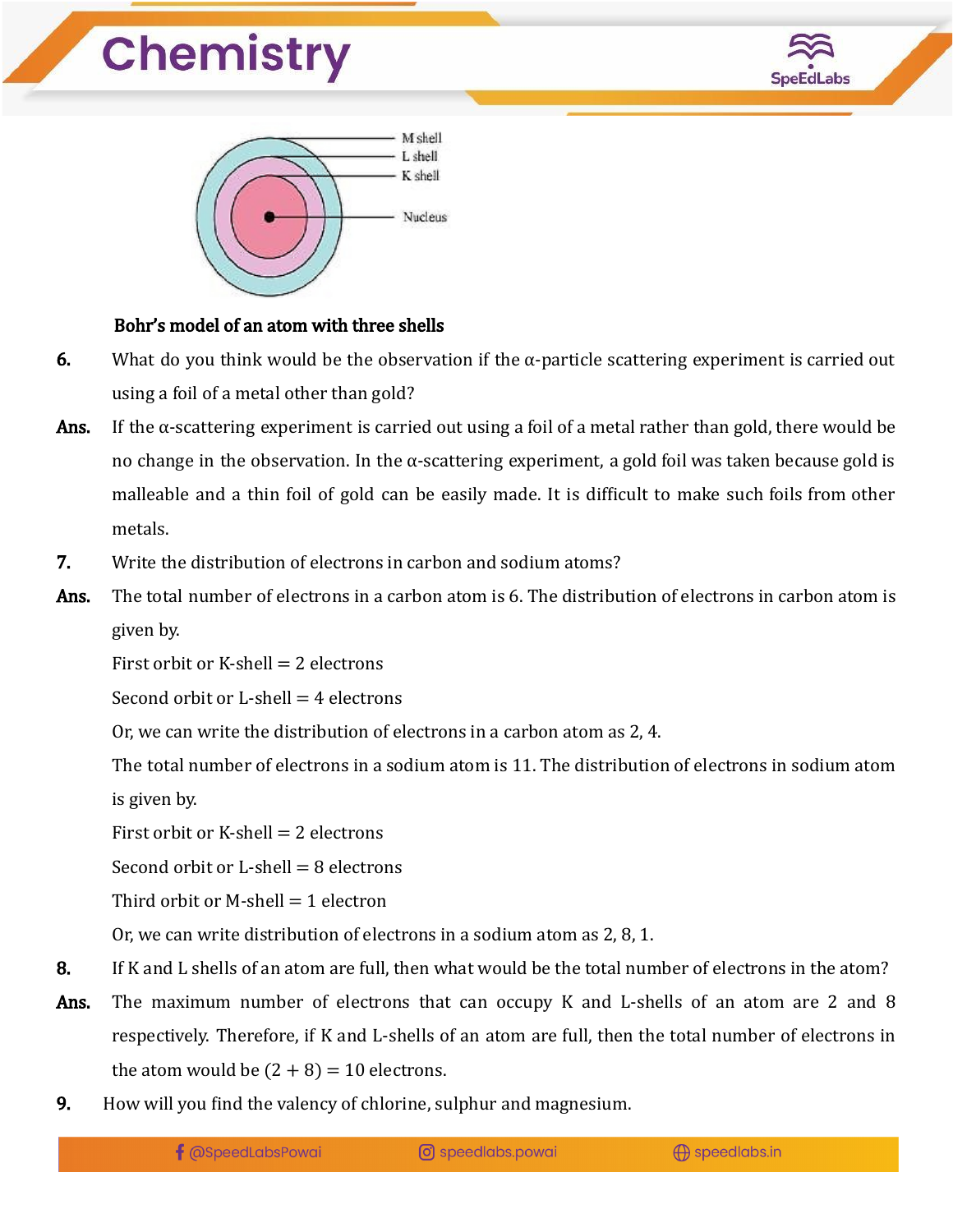

Ans. If the number of electrons in the outermost shell is less than 4 then.

Valency of an atom  $=$  number of electrons in the outermost shell of the atom.

In the case of magnesium,

Thus, the valency of magnesium  $= 2$ 

If the number of electrons in the outermost shell is less than 4 then,

Valency of an atom  $= 8$  – Number of electrons in the outermost shell.

In case of sulphur,

The valency of sulphur  $= 8 - 6 = 2$ 

In case of chlorine,

The valency of chlorine =  $8 - 7 = 1$ 

- 10. If number of electrons in an atom is 8 and number of protons is also 8, then (i) what is the atomic number of the atom and (ii) what is the charge on the atom?
- Ans. (i) The atomic number is equal to the number of protons. Therefore, the atomic number of the atom is 8.

(ii) Since the number of both electrons and protons is equal, therefore, the charge on the atom is 0.

11. With the help of Table 4.1, find out the mass number of oxygen and sulphur atom.

Ans. Mass number of oxygen  $=$  Number of protons  $+$  Number of neutrons

 $= 8 + 8 = 16$ 

Mass number of sulphur  $=$  Number of protons  $+$  Number of neutrons

 $= 16 + 16 = 32$ 

12. For the symbol H, D and T tabulate three sub-atomic particles found in each of them.

Ans.

| Symbol | Proton | <b>Neutron</b> | Electron |
|--------|--------|----------------|----------|
| H      |        |                |          |
|        |        |                |          |
| т      |        | 2              |          |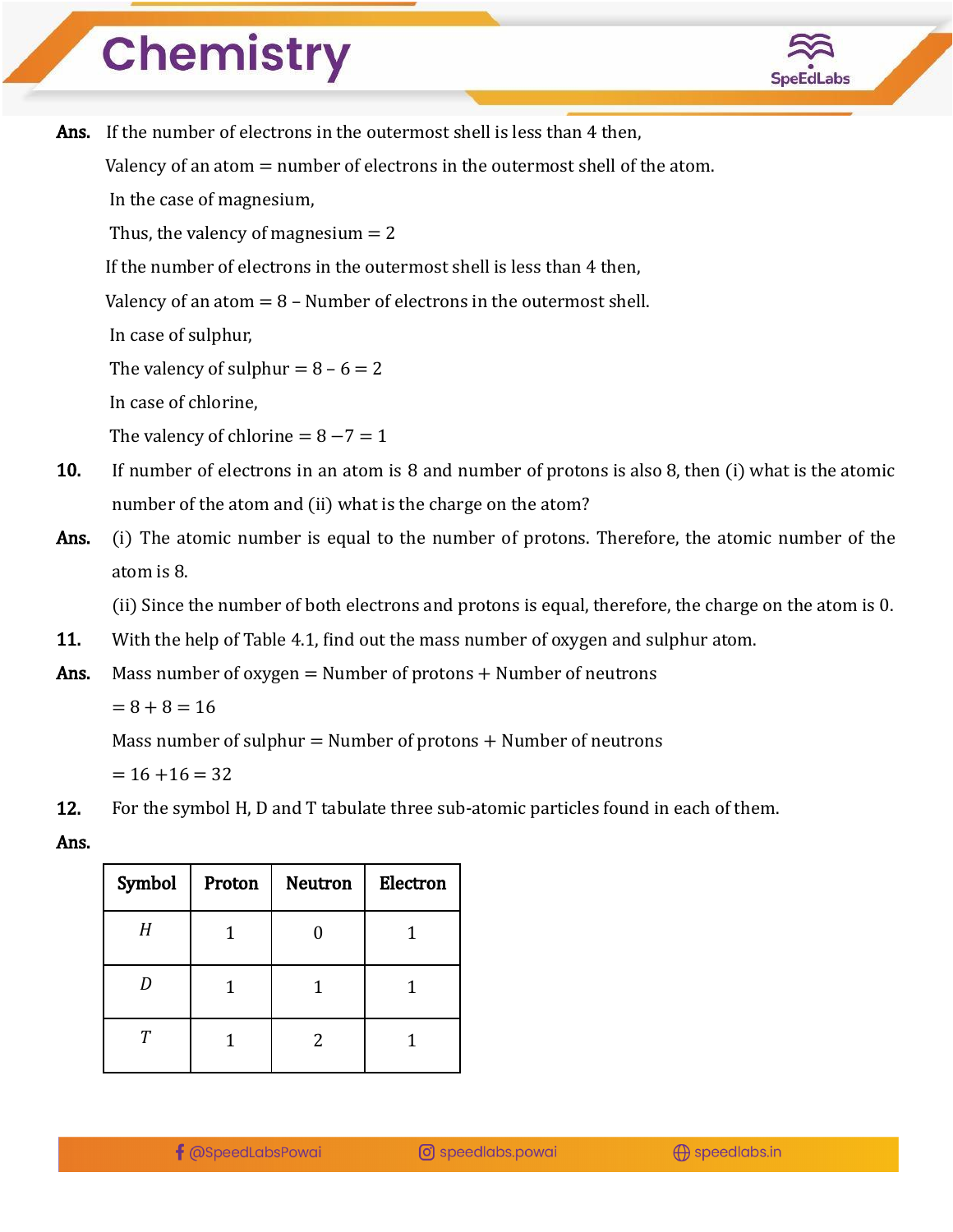

- 13. Write the electronic configuration of any one pair of isotopes and isobars.
- **Ans.** Two isotopes of carbon are  $\int_{6}^{12} C$  and  $\int_{6}^{14} C$ .  $^{12}_{6}$ C and  $^{14}_{6}$  $\int_{c}^{14} C$ . The electronic configuration of  $\int_{6}^{12} C$  is 2, 4.  $\int_{c}^{12} C$ The electronic configuration of  $\int_{6}^{1} C$  is 2, 4.  $\int_{c}^{14} C$ [Isotopes have the same electronic configuration]  $\frac{40}{20}$ Ca and  $\frac{40}{18}$ Ar are a pair of isobars  $^{40}_{20}$ Ca and  $^{40}_{18}$ Ar The electronic configuration of  $\int_{6}^{1}Ca$  is 2, 8, 8, 2.  $\int_{c}^{14}$ Ca The electronic configuration of  $\frac{14}{6}$ Ar is 2, 8, 8.